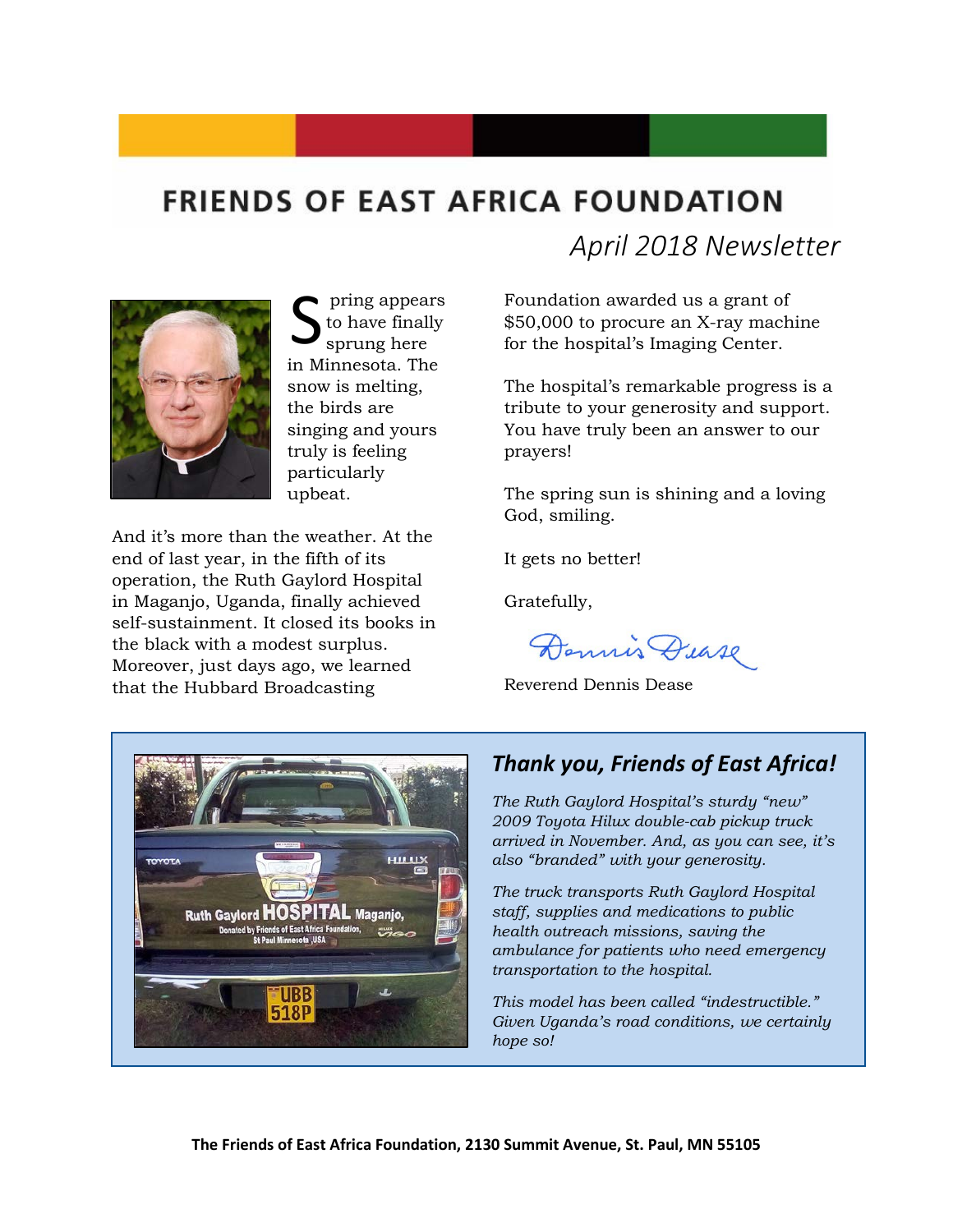#### **No more blurry vision: Hundreds get newly recycled eyeglasses**

More than 550 Ugandans are seeing more clearly today, thanks to the Ruth Gaylord Hospital's partnership with ReSpectacle, a nonprofit that recycles used eyeglasses. Pictured here are some of the happy beneficiaries.

Middle age often brings hyperopia – farsightedness. For many Americans, it means a simple trip to the drugstore for some over-thecounter reading glasses. But it was more than annoying for **Betty Nakiyimba** (right). The 53 year-old tailor couldn't thread a needle!





Last summer's ReSpectacle delivery to Ruth Gaylord Hospital included new prescription eyeglasses for Betty, who now can sew again and read with ease.

**Fideli Mugisha,** 49 (left), had similar challenges with his vision. He couldn't read text messages on his phone nor read his favorite book: The Bible. He was overjoyed

when his new specs arrived and he could see

his name on the attendance sheet at Ruth Gaylord Hospital.

**Allan Mugabi** (right) is 14. Nearsightedness meant he couldn't read the blackboard at school. Eyeglasses are boosting his classroom experience, and while he isn't smiling in this photo, he's much happier in school today.

Thanks, ReSpectacle! Visit [www.respectacle.org](http://www.respectacle.org/) to learn more about how you can help with this effort.

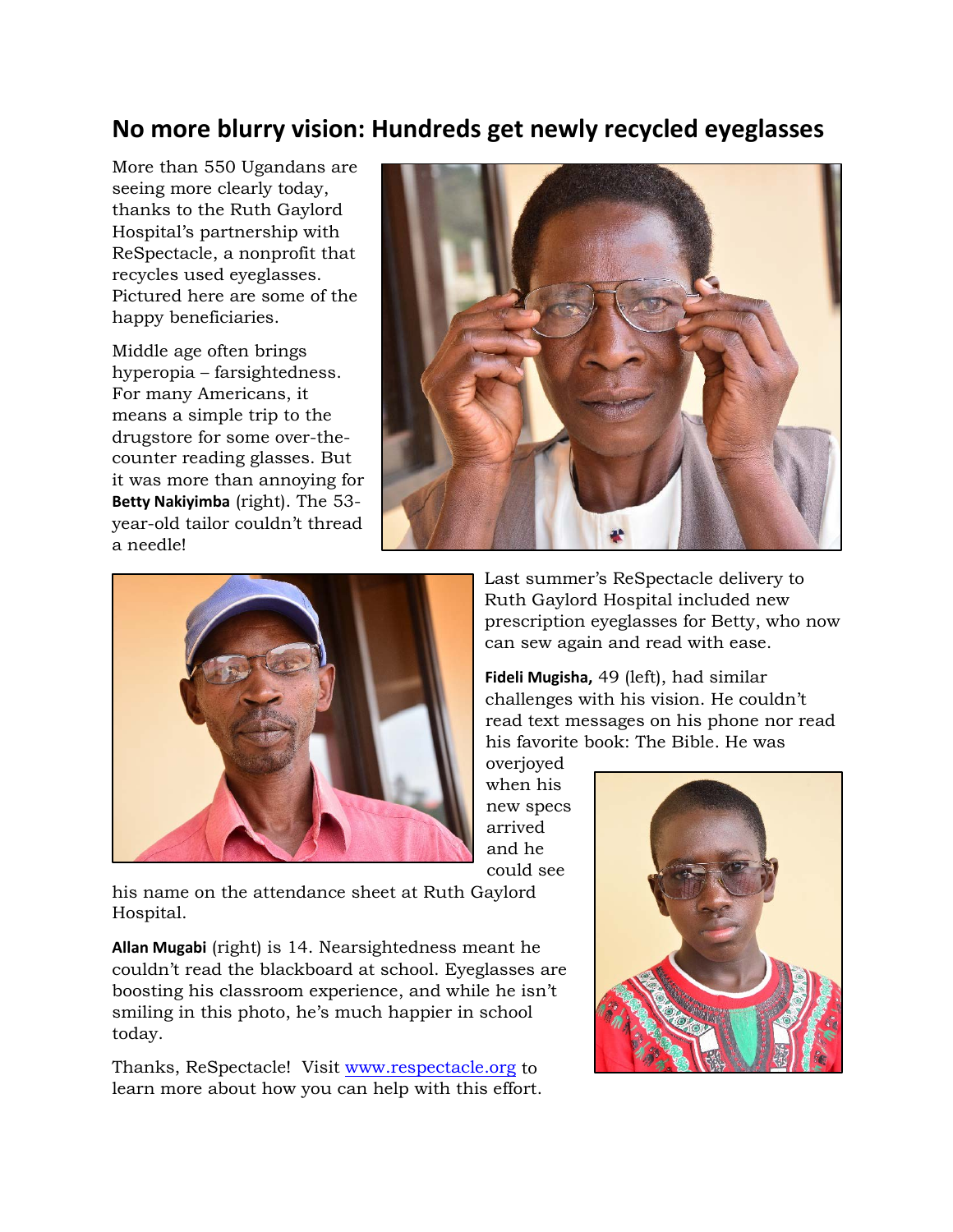## **Bricks and mortar build apartments … and endowments!**

Get out your hard hats! Construction is well underway in Uganda on a \$705,000 investment: three new apartment buildings on the Ruth Gaylord Hospital campus.

Under construction are the Gary S. Holmes Residence, a nine-unit building pictured here, and the Susan and Thomas Bisanz Residence and the Megan and Dennis Doyle Residence, eight- and nine-unit buildings respectively.

Thanks to the enormous generosity of the lead donors for which they are

named, the buildings are going up nearly simultaneously – a most costeffective way to build multiple-building developments.

Slated for completion in fall 2019, the new apartments will generate rental income to cover costs of future hospital equipment replacement, ambulance maintenance, public health outreach and gaps between patient payments and the full costs of care – all without passing along increased costs to patients. They also will help meet growing demand in the Maganjo area for affordable housing.



*In this photo taken in mid-March, construction of the Gary S. Holmes Residence is well under way. The Susan and Thomas Bisanz Residence and the Megan and Dennis Doyle Residence soon will follow.*